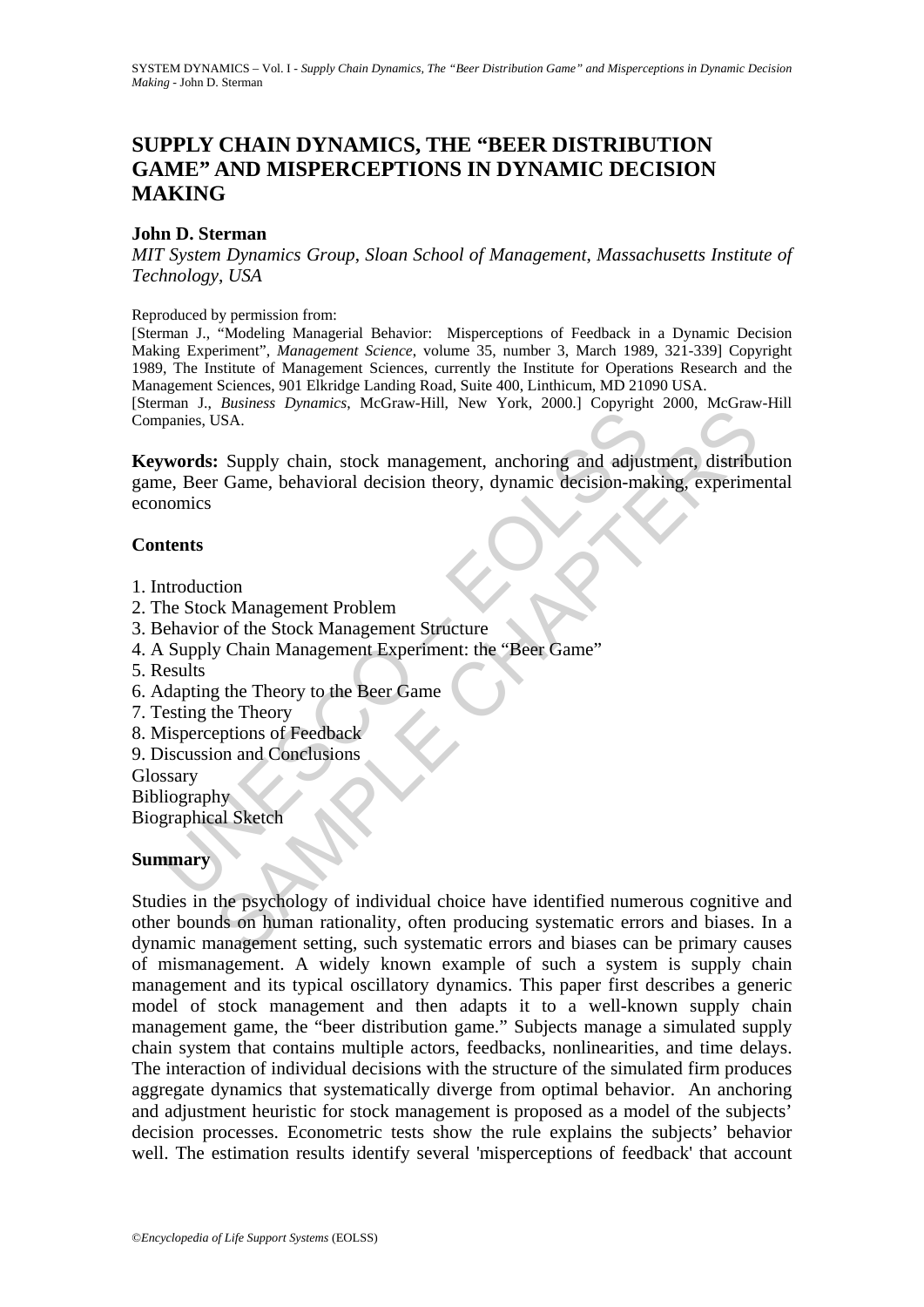for the poor performance of the subjects. In particular, subjects are shown to be insensitive to the feedbacks from their decisions to the environment. Finally, the generality of the results is considered and implications for behavioral theories of aggregate social and economic dynamics are explored.

# **1. Introduction**

effects of feedback between organism and environment." By feedback between organism and environment, in the coch are caused, directly and indirectly, by an agent's past actior's c's cission to increase production feeds bac of feedback between organism and environment." By feedback is meant<br>come feedback but changes in the environment, in the conditions of changes<br>caused, directly and indirectly, by an agent's past actions. For example<br>ison t Experimental studies in economics and the psychology of individual choice have identified numerous cognitive, informational, temporal, and other limitations that bound human rationality, often producing behavior that differs from the predictions of rational models. Yet for the most part models of aggregate phenomena in management science and economics are not consistent with such micro-empirical knowledge of individual decision-making. In a 1981 review Hogarth laments the "insufficient attention" paid "to the effects of feedback between organism and environment." By feedback is meant not merely outcome feedback but changes in the environment, in the conditions of choice, which are caused, directly and indirectly, by an agent's past actions. For example, a firm's decision to increase production feeds back through the market to influence the price of goods, profits, and demand; greater output may tighten the markets for labor and materials; competitors may react – all influencing future production decisions. Such multiple feedbacks are the norm rather than the exception in real problems of choice. Consequently, the focus of much research in behavioral decision theory on individual choice in static and discrete tasks has limited the penetration of psychological perspectives in theories of aggregate dynamics such as the behavior of firms, industries, and the economy. Thus, more empirical investigation is needed to secure micro-level data about how individual agents make their decisions. But securing such micro-level data is not sufficient. What is further needed is an investigation of how the decisions of the individual actors lead to the behavior of the aggregate system, that is, the generation of macro behavior from microstructure.

This paper applies the experimental methods used effectively in the study of individual behavior to the generation of macro dynamics from microstructure in a common managerial context, supply chain management. The paper first describes a generic model of stock management and its dynamics. The model is then adapted to a well-known supply chain management game, the "beer distribution game." In the experiments subjects manage a simulated industrial production and distribution system. The decision-making task is straightforward: subjects seek to minimize total costs by managing their inventories appropriately in the face of uncertain demand. But the simulated environment is rich, containing multiple actors, feedbacks, nonlinearities, and time delays. The interaction of individual decisions with the structure of the simulated firm produces aggregate dynamics that diverge significantly and systematically from optimal behavior. An anchoring and adjustment heuristic for stock management is proposed as a model of the subjects' decision processes. Econometric tests show the rule explains the subjects' behavior well. Analysis of the results shows that the subjects fall victim to several 'misperceptions of feedback.' Specifically, subjects failed to account for control actions that had been initiated but not yet had their effect. Subjects were insensitive to feedbacks from their decisions to the environment. The majority attributed the dynamics they experienced to external events, when in fact these dynamics were internally generated by their own actions. Further, the subjects' open-loop mental model, in which dynamics arise from exogenous events, is hypothesized to hinder learning and retard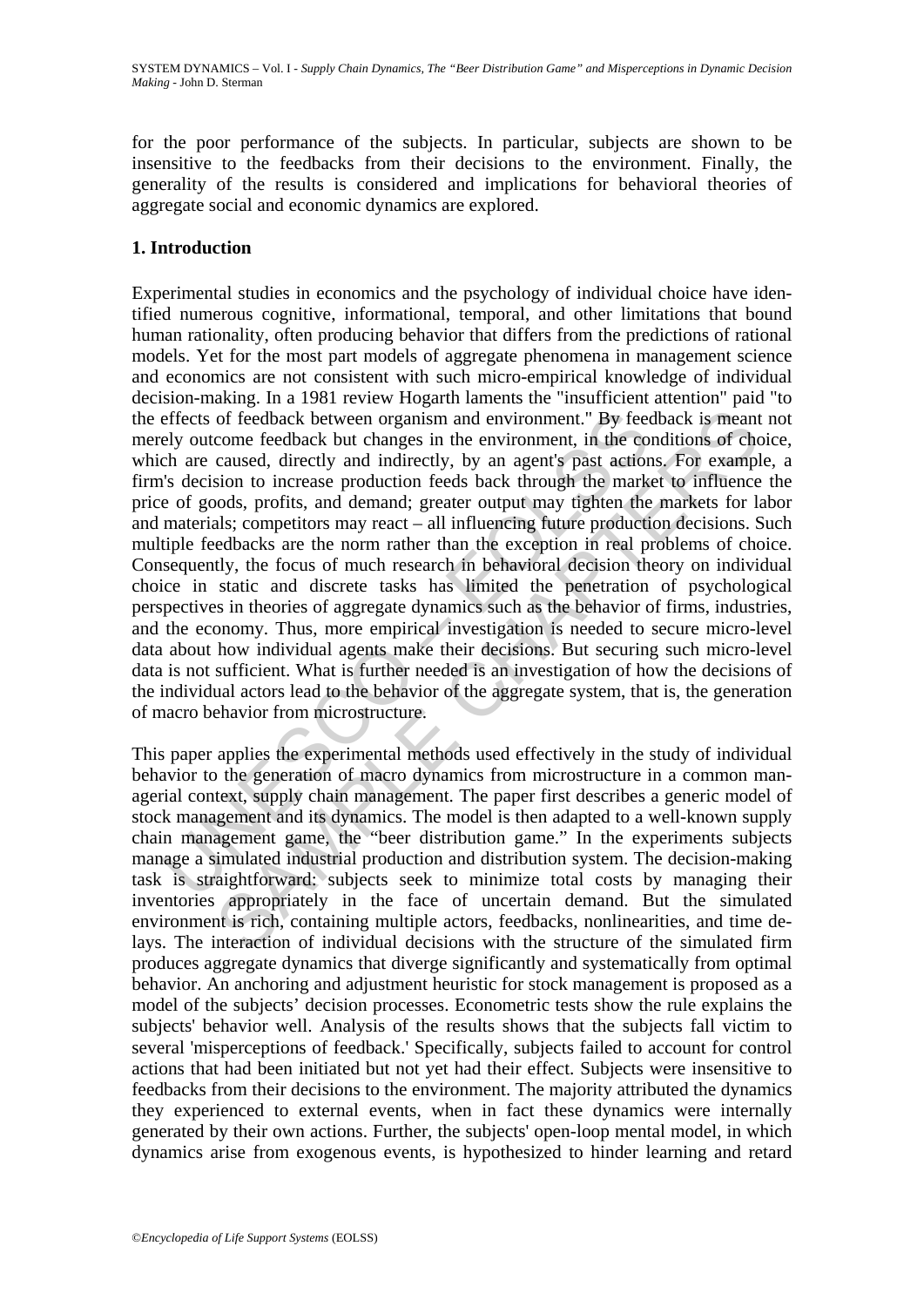evolution towards greater efficiency. Finally, the generality of the results is considered and implications for behavioral theories of aggregate social and economic dynamics are discussed.

## **2. The Stock Management Problem**

One of the most common dynamic decision-making tasks is the regulation of a stock or system state. In such a task, the manager seeks to maintain a quantity at a particular target level, or at least within an acceptable range. Stocks cannot be controlled directly but rather must be influenced by changes in their inflow and outflow rates. Typically, the manager must set the inflow rate so as to compensate for losses and usage and to counteract disturbances that push the stock away from its desired value. Often there are lags between the initiation of a control action and its effect, and/or lags between a change in the stock and the perception of that change by the decision maker. The duration of these lags may vary and may be influenced by the manager's own actions.



Figure 1. The generic supply chain management system.

Stock management problems occur at many levels of aggregation. At the level of a firm, managers must order parts and raw materials so as to maintain inventories sufficient for production to proceed at the desired rate, yet prevent costly inventories from accumulating. They must adjust for variations in the usage and wastage of these materials and for changes in their delivery delays. At the level of the individual, people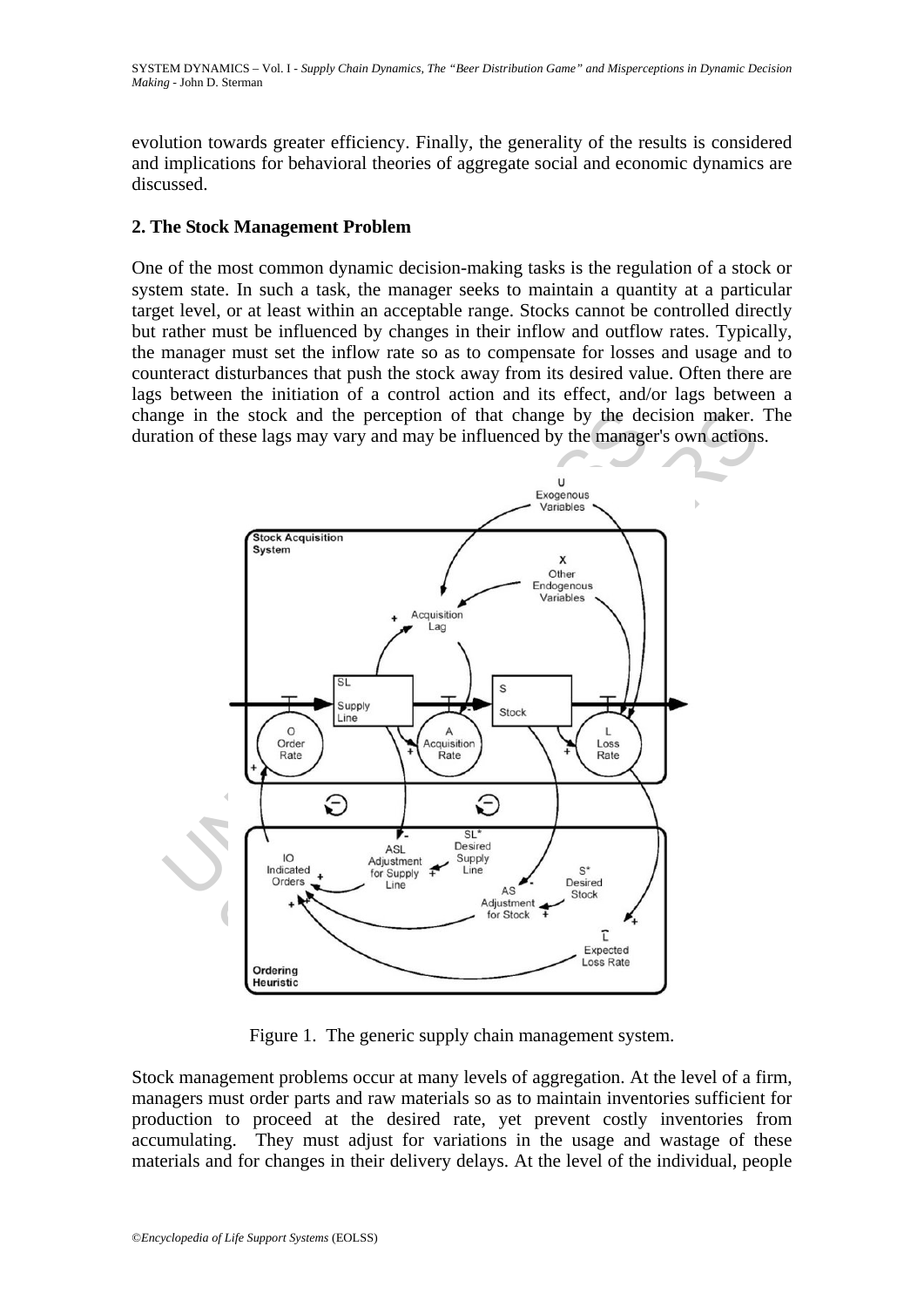SYSTEM DYNAMICS – Vol. I - *Supply Chain Dynamics, The "Beer Distribution Game" and Misperceptions in Dynamic Decision Making* - John D. Sterman

regulate the temperature of the water in their morning shower, guide their cars down the highway, and manage their checking account balances. At the macro-economic level, the Federal Reserve seeks to manage the stock of money to stimulate economic growth and avoid inflation, while compensating for variations in credit demand, budget deficits, and international capital flows.

The generic stock management control problem may be divided into two parts: (i) the stock and flow structure of the system; and (ii) the decision rule used by the manager (Figure 1). Considering first the stock and flow structure, the stock *S* is the accumulation of the acquisition rate A less the loss rate *L*:

$$
S_t = \int_{t_0}^t (A_\tau - L_\tau) d\tau + S_{t_0}
$$
 (1)

Losses here include any outflow from the stock and may arise from usage (as in a raw material inventory) or decay (as in the depreciation of plant and equipment). The loss rate must depend on the stock itself – losses must approach zero as the stock is depleted – and may also depend on other endogenous variables *X* and exogenous variables *U*. Losses may be nonlinear and may depend on the age distribution of the stock.

The acquisition rate depends on the supply line SL of units that have been ordered but not yet received, and the average acquisition lag . In general, may depend on the supply line itself and on the other endogenous and exogenous variables. The supply line is simply the accumulation of the orders that have been placed *O* less those which have been delivered:

$$
SL_t = \int_{t_0}^t (O_\tau - A_\tau) d\tau + SL_{t_0}
$$
 (2)

ses here include any outflow from the stock and may arise from<br>erial inventory) or decay (as in the depreciation of plant and eq<br>must depend on the stock itself – losses must approach zero as the<br>d may also depend on othe e include any outflow from the stock and may arise from usage (as in a<br>ventory) or decay (as in the depreciation of plant and equipment). The<br>lepend on the stock itself- losses must approach zero as the stock is deple<br>als The structure represented by Figure 1 and Eq.  $(1)-(2)$  is quite general. The system may be nonlinear. There may be arbitrarily complex feedbacks among the endogenous variables, and the system may be influenced by a number of exogenous forces, both systematic and stochastic. Table 1 maps common examples into the generic form. In each case, the manager must choose the order rate over time so as to keep the stock close to a target. It is interesting to note that the characteristic behavior modes of many of these systems include oscillation and instability.

In most realistic stock management situations the complexity of the feedbacks among the variables precludes the determination of the optimal strategy. The order decision model proposed here assumes that managers, unable to optimize, instead exercise control through a heuristic that is locally rational. The model thus falls firmly in the tradition of bounded rationality as developed by Herbert Simon (1982), Cyert and March (1963), and others. Cognitive limitations are recognized, as are information limitations caused by organizational structures such as task factoring and sub goals.

The hypothesized decision rule utilizes information locally available to the decision maker and does not presume that the manager has global knowledge of the structure of the system. Managers are assumed to choose orders so as to: (1) replace expected losses from the stock; (2) reduce the discrepancy between the desired and actual stock; and (3) maintain an adequate supply line of unfilled orders.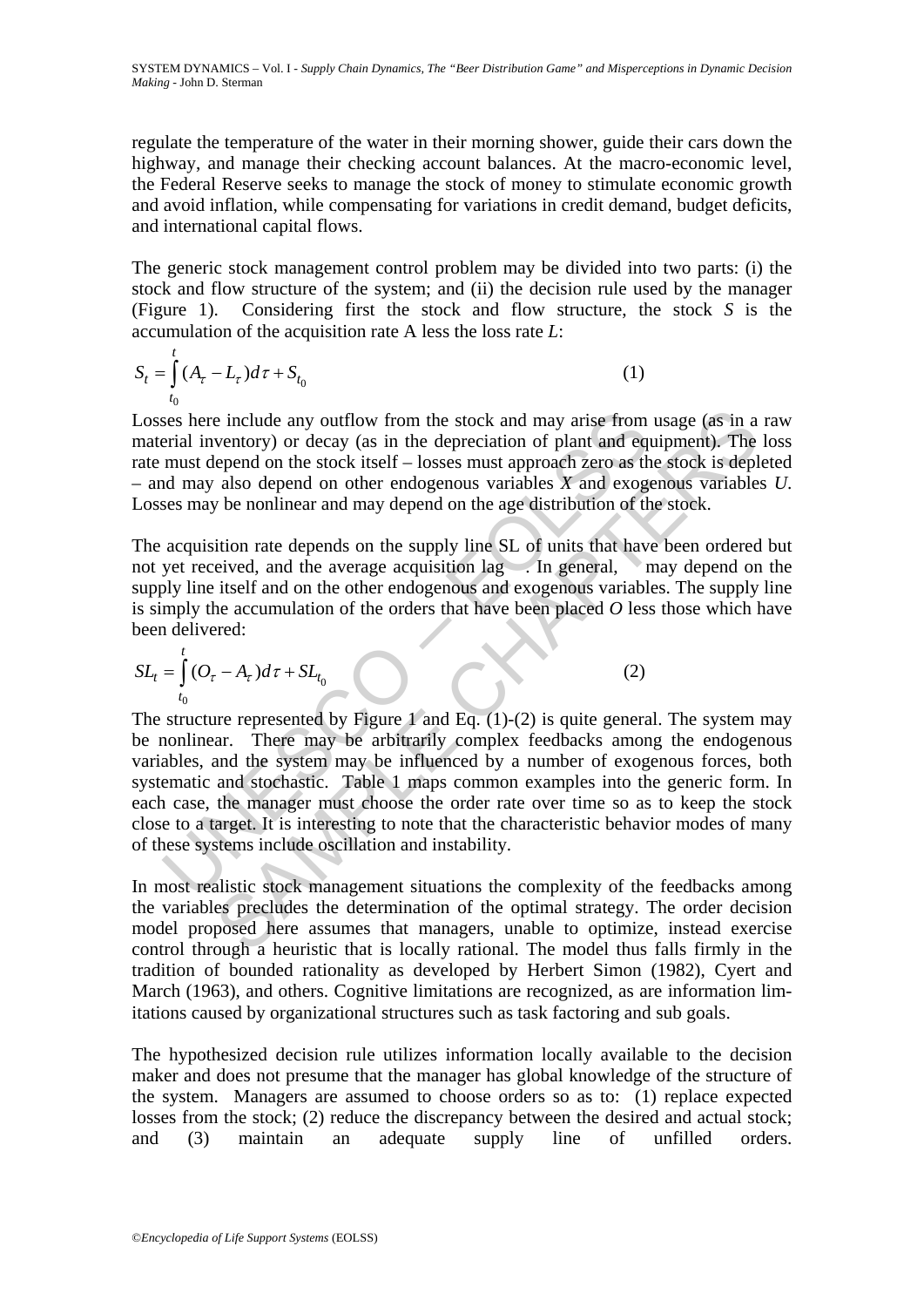| SYSTEM DYNAMICS – Vol. I - Supply Chain Dynamics, The "Beer Distribution Game" and Misperceptions in Dynamic Decision Making - John D. Sterman |                          |                                          |                                 |                                     |                                   |                                   |  |  |  |
|------------------------------------------------------------------------------------------------------------------------------------------------|--------------------------|------------------------------------------|---------------------------------|-------------------------------------|-----------------------------------|-----------------------------------|--|--|--|
|                                                                                                                                                |                          |                                          |                                 |                                     |                                   |                                   |  |  |  |
| <b>System</b>                                                                                                                                  | <b>Stock</b>             | <b>Supply Line</b>                       | <b>Loss Rate</b>                | <b>Acquisition Rate</b>             | <b>Order Rate</b>                 | <b>Typical</b><br><b>Behavior</b> |  |  |  |
| Chain<br>Supply<br>management                                                                                                                  | Inventories              | Goods on order                           | Shipments<br>to<br>customers    | <b>Arrivals</b><br>from<br>supplier | for<br>Orders<br>goods            | <b>Business cycles</b>            |  |  |  |
| Capital<br>investment                                                                                                                          | Capital plant            | Plant<br>under<br>construction           | Depreciation                    | Construction<br>completion          | New contracts                     | Construction<br>cycles            |  |  |  |
| Equipment                                                                                                                                      | Equipment                | Equipment on order                       | Depreciation                    | Equipment<br>delivery               | <b>New</b><br>equipment<br>orders | <b>Business cycles</b>            |  |  |  |
| Human<br>resources                                                                                                                             | Employees                | Vacancies & trainees                     | Layoffs and quits               | <b>Hiring</b> rate                  | Vacancy<br>creation               | <b>Business cycles</b>            |  |  |  |
| Cash<br>management                                                                                                                             | Cash balance             | Pending<br>loan<br>applications          | Expenditures                    | <b>Borrowing rate</b>               | Loan<br>application<br>rate       | Cash flow cycles                  |  |  |  |
| Marketing                                                                                                                                      | <b>Customer</b> base     | Prospective customers                    | Defections<br>to<br>competitors | of<br>Recruitment<br>new customers  | New customer<br>contacts          | Boom and bust in<br>customer base |  |  |  |
| Hog farming                                                                                                                                    | Hog stock                | Immature<br>and<br>gestating hogs        | Slaughter rate                  | <b>Maturation</b> rate              | Breeding rate                     | Hog cycles                        |  |  |  |
| Agricultural<br>commodities                                                                                                                    | Inventory                | Crops in the field                       | Consumption                     | Harvest rate                        | Planting rate                     | Commodity<br>cycles               |  |  |  |
| Commercial<br>real estate                                                                                                                      | <b>Building stock</b>    | <b>Buildings</b><br>under<br>development | Depreciation                    | Completion rate                     | Development<br>rate               | Real<br>estate<br>booms and busts |  |  |  |
| Cooking<br>on<br>electric range                                                                                                                | of<br>Temperature<br>pot | Heat in coils of range                   | Diffusion to air                | Diffusion<br>from<br>coils to pot   | of<br>Setting<br>burner           | Overcooked<br>dinner              |  |  |  |
| Driving                                                                                                                                        | Distance to next<br>car  | Momentum of car                          | Friction                        | Velocity                            | Gas and brake<br>pedals           | Stop-and-go<br>traffic            |  |  |  |
| Showering                                                                                                                                      | Water<br>temperature     | Water temp. in pipes                     | Drain rate                      | Flow<br>from<br>showerhead          | Faucet<br>settings                | Burn then freeze                  |  |  |  |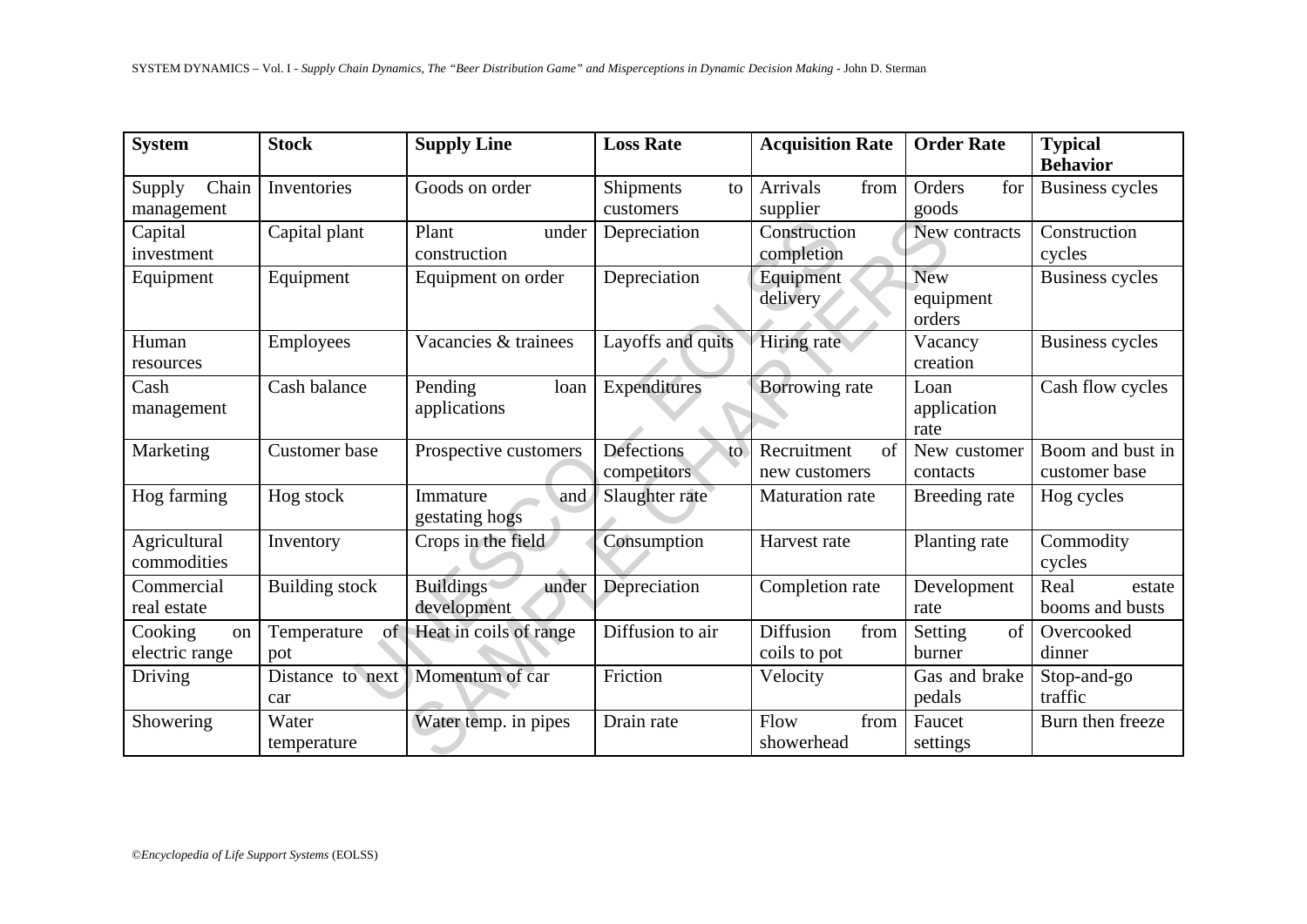| SYSTEM DYNAMICS – Vol. I - Supply Chain Dynamics, The "Beer Distribution Game" and Misperceptions in Dynamic Decision Making - John D. Sterman |                              |                                 |                             |                                       |                                |                           |  |  |  |  |  |
|------------------------------------------------------------------------------------------------------------------------------------------------|------------------------------|---------------------------------|-----------------------------|---------------------------------------|--------------------------------|---------------------------|--|--|--|--|--|
|                                                                                                                                                |                              |                                 |                             |                                       |                                |                           |  |  |  |  |  |
| Personal<br>energy level                                                                                                                       | Glucose<br>in<br>bloodstream | Sugar and starch in GI<br>tract | Metabolism                  | Digestion                             | Food<br>consumption            | Cycles of energy<br>level |  |  |  |  |  |
| Social drinking                                                                                                                                | Alcohol in blood             | Alcohol in stomach              | Metabolism<br>of<br>alcohol | Diffusion<br>from<br>stomach to blood | Alcohol<br>consumption<br>rate | Drunkenness               |  |  |  |  |  |
| Table 1. Examples of the Stock-Management System                                                                                               |                              |                                 |                             |                                       |                                |                           |  |  |  |  |  |
|                                                                                                                                                |                              |                                 |                             |                                       |                                |                           |  |  |  |  |  |
|                                                                                                                                                |                              |                                 |                             |                                       |                                |                           |  |  |  |  |  |
|                                                                                                                                                |                              |                                 |                             |                                       |                                |                           |  |  |  |  |  |
|                                                                                                                                                |                              |                                 |                             |                                       |                                |                           |  |  |  |  |  |
|                                                                                                                                                |                              |                                 |                             |                                       |                                |                           |  |  |  |  |  |
|                                                                                                                                                |                              |                                 |                             |                                       |                                |                           |  |  |  |  |  |
|                                                                                                                                                |                              |                                 |                             |                                       |                                |                           |  |  |  |  |  |
|                                                                                                                                                |                              |                                 |                             |                                       |                                |                           |  |  |  |  |  |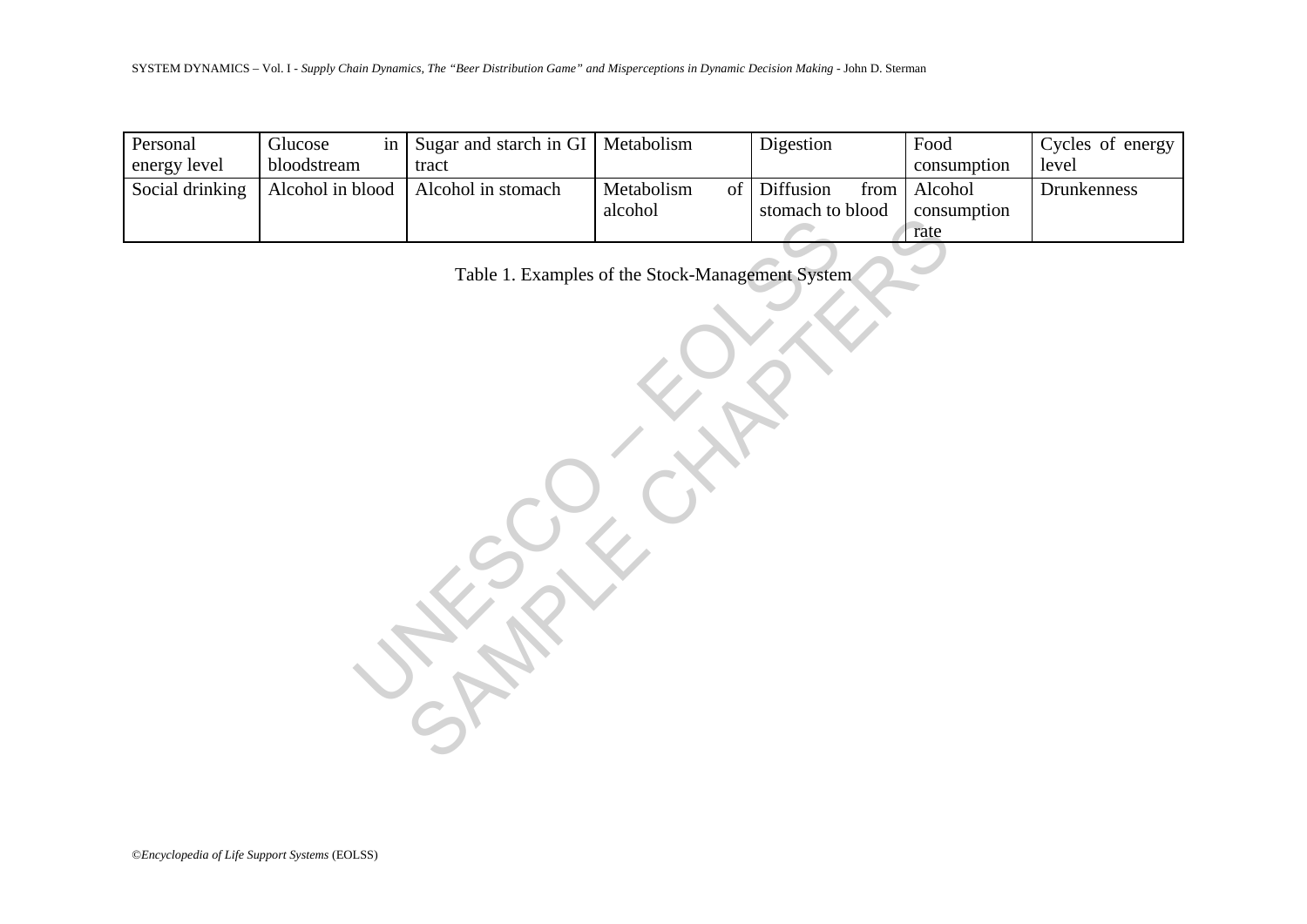To formalize this heuristic, first observe that orders in most real-life situations must be nonnegative:

$$
O_t = \text{MAX}(0, IO_t)
$$
\n<sup>(3)</sup>

where *IO* is the indicated order rate, the rate indicated by other pressures. Order cancellations are sometimes possible and may sometimes exceed new orders (e.g. the U.S. nuclear power industry in the 1970s). Cancellations are likely to be subject to different costs and administrative procedures than new orders and should be modeled as a distinct outflow from the supply line rather than as negative orders.

mated by first recalling a known reference point (the anchor) and<br>effects of other factors which may be less salient or whose eigning the subject to estimate these effects by what Kahnemann<br>trail simulation.' Anchoring an of other factors which may be less sailent or whose effects are obset are dots<br>of other factors which may be less sailent or whose effects are obset are obset<br>at a disjustment of the subject to estimate these effects by w The indicated order rate is based on the "anchoring and adjustment heuristic." Anchoring and adjustment is a common strategy in which an unknown quantity is estimated by first recalling a known reference point (the anchor) and then adjusting for the effects of other factors which may be less salient or whose effects are obscure, requiring the subject to estimate these effects by what Kahneman and Tversky call 'mental simulation.' Anchoring and adjustment has been shown to apply to a wide variety of decision-making tasks. Here the anchor is the expected loss rate *L*. Adjustments are then made to correct discrepancies between the desired and actual stock (*AS*), and between the desired and actual supply line (*ASL*):

$$
IO_t = \widehat{L}_t + AS_t + ASL_t.
$$
 (4)

Expected losses may be formed in various ways. Common formulations include static expectations  $\hat{L}_t = L^*$  (a constant or equilibrium value), regressive expectations  $\hat{L}_t = L_{t-1}$ + (1- ) $L^*$ , 0≤ ≤1, adaptive expectations  $\widehat{L}_t = L_{t-1} + (1-\widehat{L}_{t-1}, 0 ≤ ≤1,$  and extrapolative expectations,  $\Delta \hat{L}_t = i \Delta L_t$ , where  $\Delta$  is the first difference operator and *<sup>i</sup>*≥0.

The feedback structure of the heuristic is shown in the bottom part of Figure 1. The adjustment for the stock *AS* creates a negative feedback loop which regulates the stock. For simplicity the adjustment is linear in the discrepancy between the desired stock *S*\* and the actual stock:

$$
AS_t = s(S^* - S_t), \tag{5}
$$

where the stock adjustment parameter  $S$  is the fraction of the discrepancy ordered each period. The adjustment for the supply line is formulated analogously as

$$
ASL_t = S_L (SL^* - SL_t), \qquad (6)
$$

where  $SL^*$  is the desired supply line and  $SL$  is the fractional adjustment rate for the supply line. The desired supply line in general is not constant but depends on the desired throughput \* and the expected lag between ordering and acquisition of goods:

$$
SL^* = \hat{\lambda}_t \qquad \stackrel{*}{\cdot} \tag{7}
$$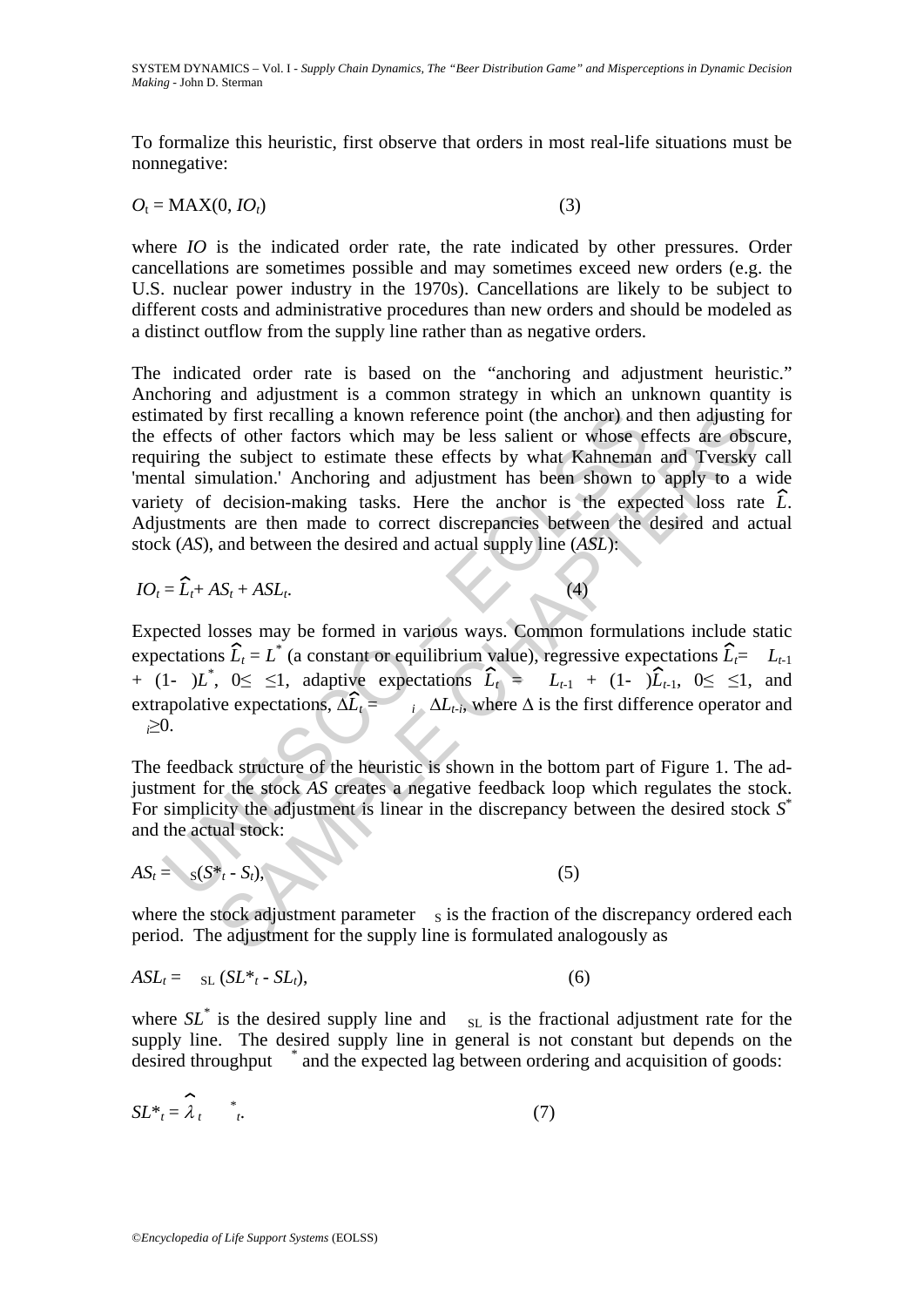The longer the expected delay in acquiring goods or the larger the throughput desired, the larger the supply line must be. For example, if a retailer wishes to receive 1000 widgets per week from the supplier and delivery requires six weeks, the retailer must have 6000 widgets on order to ensure an uninterrupted flow of deliveries. The adjustment for the supply line creates a negative feedback loop which adjusts orders so as to maintain an acquisition rate consistent with the desired throughput and the acquisition lag. Without such a feedback orders would be placed even after the supply line contained sufficient orders to correct stock shortfalls, producing overshoot and instability. The supply line adjustment also compensates for changes in the acquisition lag. If the acquisition lag doubled, for example, the supply line adjustment would induce sufficient additional orders to restore the desired throughput. As in the formation

of expected losses, there are a variety of possible representations for  $\lambda$  and , ranging from constants through sophisticated forecasts.

The constants already a separated a creation.<br>
Terms of anchoring and adjustment, expected losses form an eastively stable starting point for the determination of orders, Loss racally be locally available and highly salien ants anough sophisticated rotecasts.<br>
ants anough sophisticated rotecasts.<br>
ants anough sophisticated losses form an easily anticipated<br>
e locally available and highly salient to the decision maker. Replacing lo<br>
he stock In terms of anchoring and adjustment, expected losses form an easily anticipated and relatively stable starting point for the determination of orders. Loss rate information will typically be locally available and highly salient to the decision maker. Replacing losses will keep the stock constant at its current level. Adjustments are then made in response to the adequacy of the stock and supply line. No assumption is made that these adjustments are optimal or that managers actually calculate the order rate using the equations. Rather, pressures arising from the discrepancies between desired and actual quantities cause managers to adjust the order rate above or below the level that would maintain the status quo.

- - -

> TO ACCESS ALL THE **30 PAGES** OF THIS CHAPTER, Visit: http://www.eolss.net/Eolss-sampleAllChapter.aspx

#### **Bibliography**

Brehmer, B. (1992). Dynamic decision making: Human control of complex systems, *Acta Psychologica*, 81, 211-241. [Psychology of dynamic decision making in complex dynamic settings, based on experimental evidence on various misperceptions of feedback and dynamic complexity].

Cyert, R. and J. March (1963/1992). *A Behavioral Theory of the Firm*, Prentice Hall, Englewood Cliffs, NJ. [A classical, pioneering book on behavioral simulation approach to management of firms].

Hogarth, R. M. and M. W. Reder, (eds) (1987). *Rational Choice: The Contrast Between Economics and Psychology*, University of Chicago Press, Chicago. [A critical discussion of the theory of rational decision making, with special focus on various cognitive limitations that challenge the validity of the theory].

Kahneman, D., P. Slovic, and A. Tversky (1982). *Judgment Under Uncertainty: Heuristics and Biases*, Cambridge University Press, Cambridge. [Biases and limitations involved in judgment under uncertainty and different decision making heuristics that people seem to use, including anchoring and adjusting].